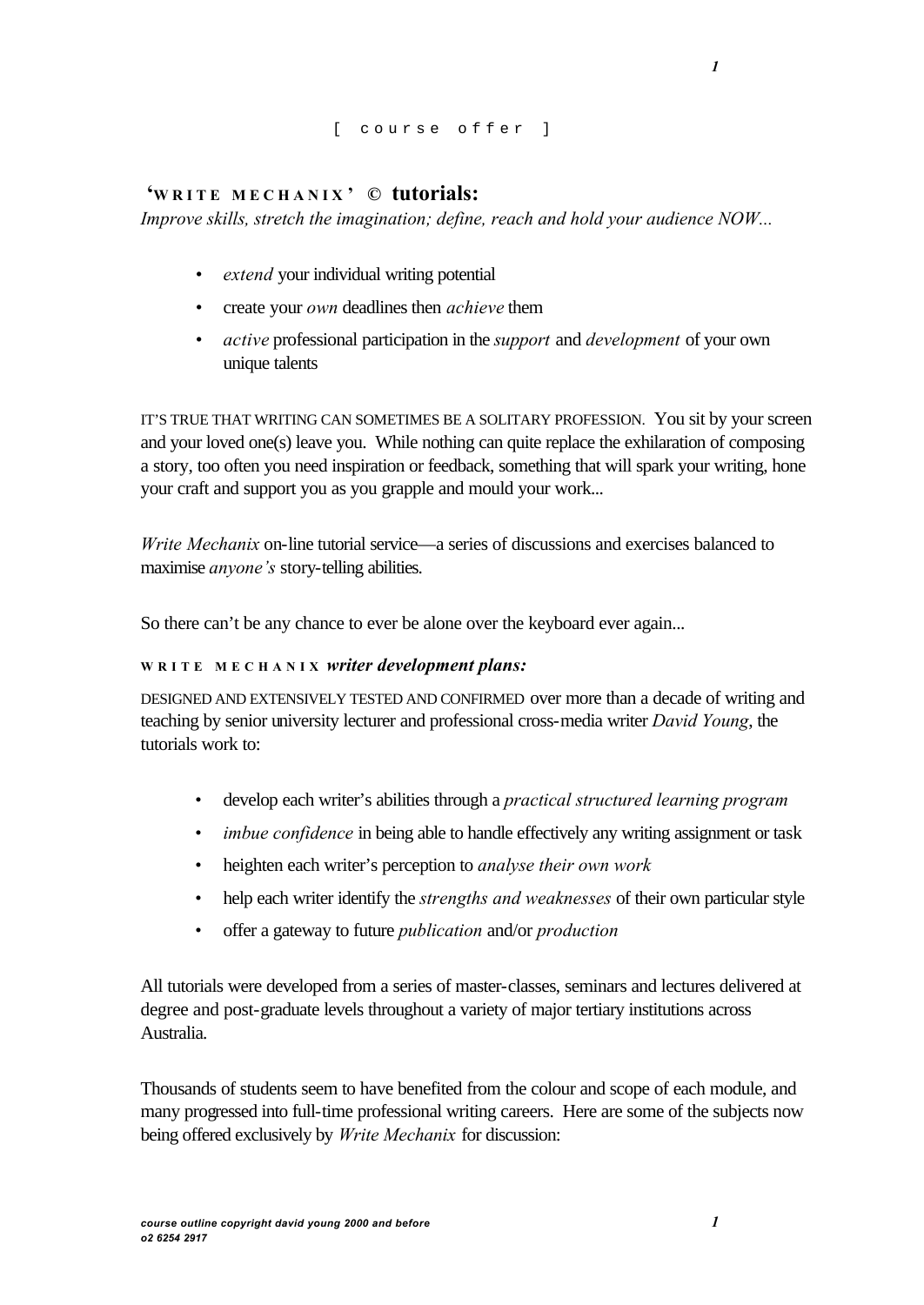## *The Self Versus The Non-Self (And Visa-Versa):*

- tension in description up, down, left, right so what's implied in between?
- if I were to describe me as someone else saw me what would it read like?

*(we would all know if we could see our own shadow moving backwards...)*

#### *Editorial Responsibility And Market Orientation:*

- what is a concept and is it different to an idea?
- structuring
- intent
- purpose

*(designing transparent communications)*

### *Subtext:*

- in "show" mode you can stack up any motives: entertainment through the planned leading of audiences expectations
- why life rarely seems messy on the screen
- in any dynamic scene, what creates interpersonal tension?

*(we know what you mean, and we're smiling,* 

*because we've predicted you and have an agenda to offer)*

#### *Comedy - Theme (1):*

- projection and the absurdity of the human condition
- how deep is the joke?

*(does the gag ever end?..)*

You could say it's a heady trip, but maybe writing was always meant to be that way. And the synthesis of these courses has been designed especially for *Write Mechanix*, and are available only on the *Write Mechanix* site. Such is the price of admission...

### **WRITE ON** *structures:*

EACH COURSE is comprised of 9 modules structured to lead the participant through an evolving complexity of craft skills and analytic techniques.

They can be digested as 'one-off' aperitifs, springboards for future composition or as analytic filters for major works already in progress...

All participants can take as much time as they require to finish each of the modules, with each module e-mailed to them as needed.

Each course runs concurrently, but all modules in each must be attempted sequentially in order for each participant to achieve a maximum benefit of application and style...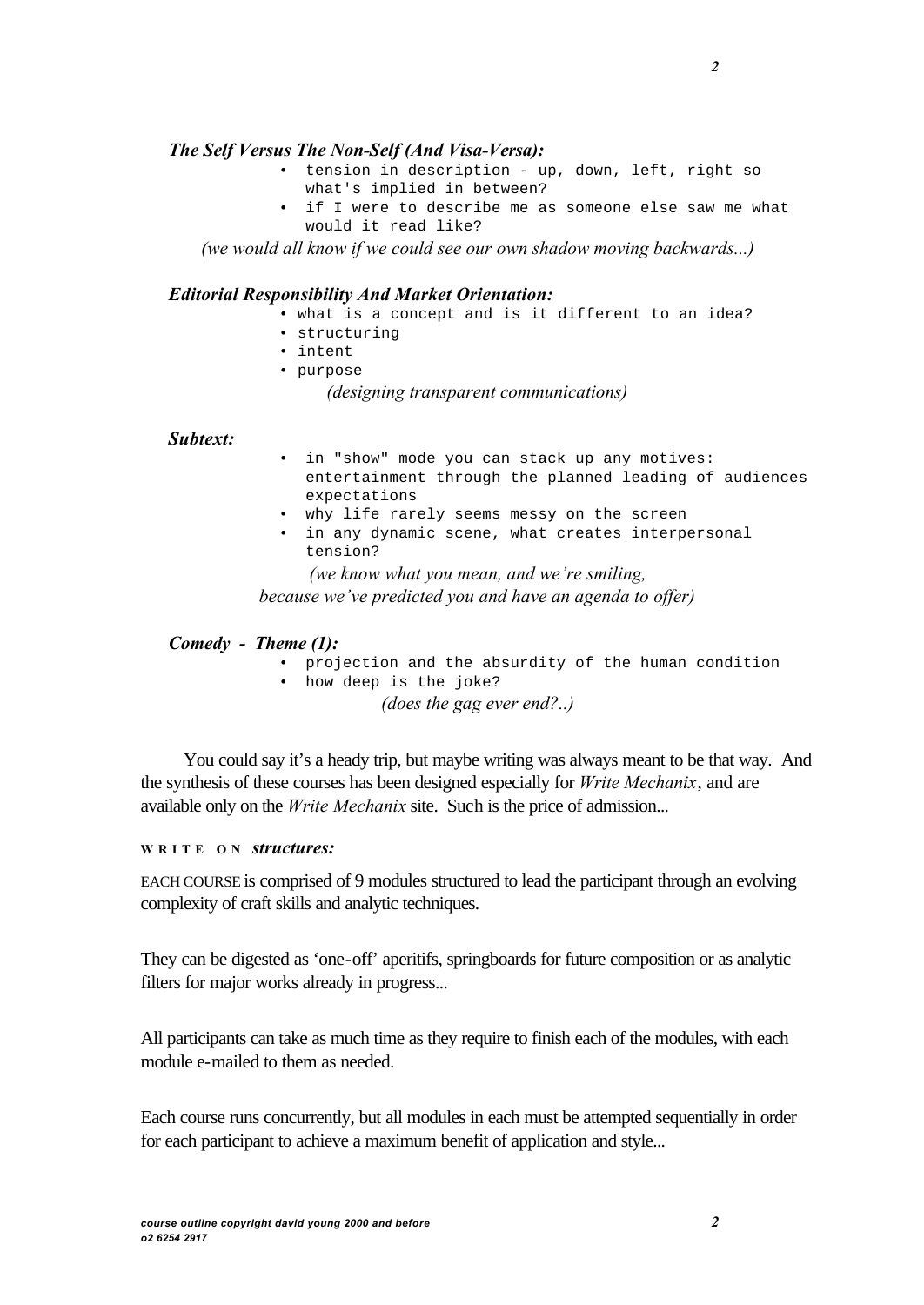The sequencing of the modules are designed to lead the writer into a defined method of creation, where their individual writing process is maximised so that the first draft is reasonably assured to be the *right* draft...

Here are a few examples: activate your pens...

### *(from) Creative Writing 1.5*

- 1 examine an object of your choosing closely, take your impressions of it and its semiotic values then list them
- 2 devise a story-outline, working through a three-movement structure, that empresses the theme of the object in some way (it doesn't have to be literal)
- 3 define character(s) that can, through their attributes, resonate with the object in terms of their necessity for development
- 4 choose a landscape that is symbolically resonant of the theme of the object, the character imperatives and consequently the storyline
- 5 plan how to move through the narrative, what focus you intend to take at any point in it (1st, 3rd person, God, monologue, stream-of-consciousness, dialogue) and note these down on your story framework

## *(from) Creative Writing 2.3*

- 1 100-200 words
- 2 1-3 sentences per paragraph
- 3 describe a character at a point of moral crisis, where their perception of reality threatens to make them betray their beliefs or ideals
- 4 if you wish, extend your draft of the exercise
- 5 find 1 immediately contemporary cultural icon (object or media) that projects an image of some aspect of humanity as a stereotype

#### *(from) Scripting 1.3*

- *1* Develop a theme. Choose an issue or concern about the human condition that has pertinence to you. Think about it in general, almost mythical terms. Express it in a single sentence.
- *2* Define 3 characters whose interaction can exemplify the theme. In no more than 3 paragraphs, describe how this interaction takes place, leaving it open-ended (ie. there is no resolution, only a description of their interpersonal dynamic)
- *3* In one paragraph, define a general setting (location, time, season) that resonates with both the characters and the theme.

#### *(from) Scripting 2.2*

- *1* 200 words
- *2* define a story where 2 main characters have to band together to face a common threat (probably beyond their control)
- *3* define the moment when the threat seems ready to destroy them
- *4* turn this into an 'action' sequence
- *5* list the elements and details that occur in this sequence in hierarchical order of impact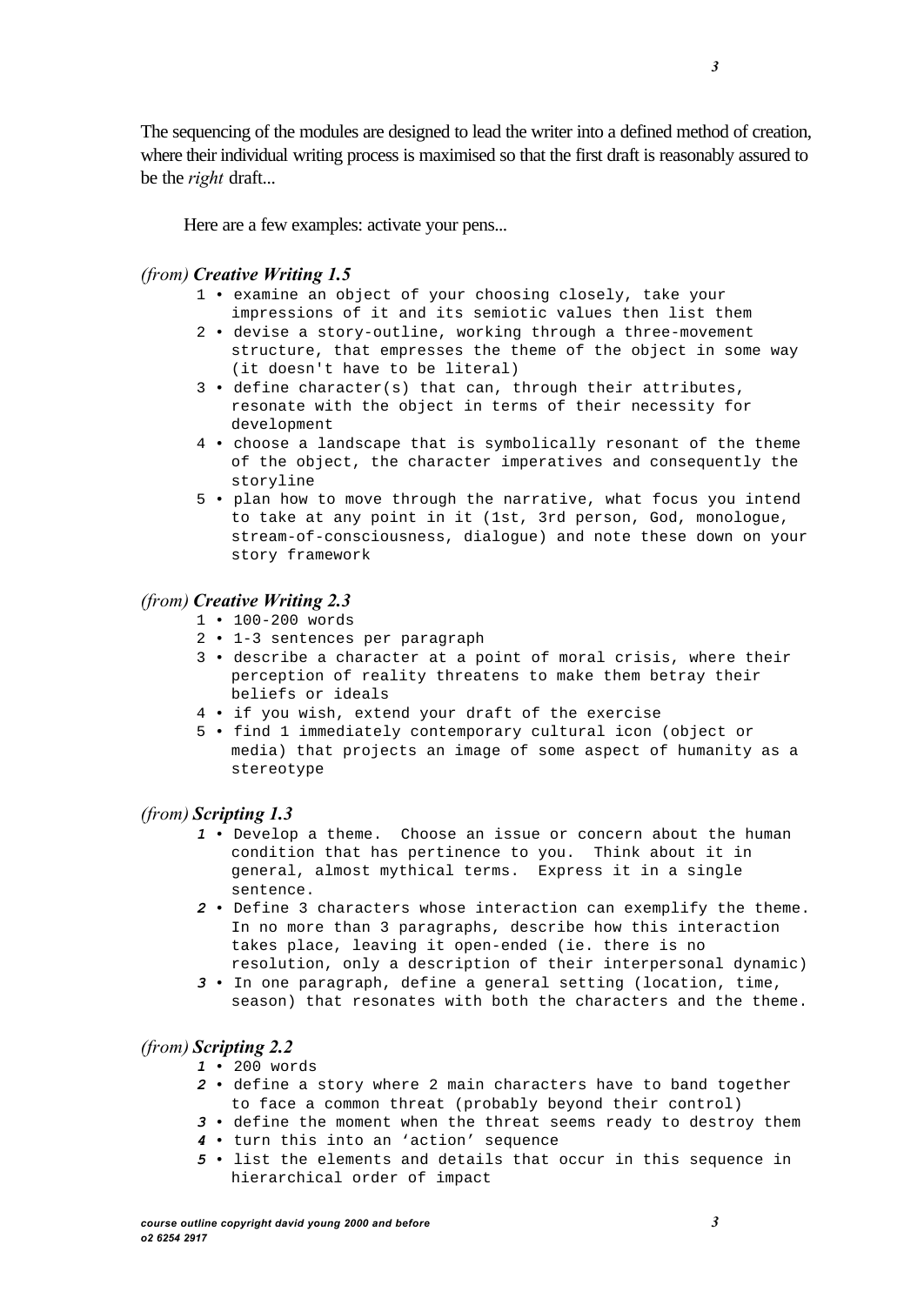*6* • write the scene (no dialogue, present tense)

## *(from) Writing and Editing for Publication 1.1*

- *1* develop an imaginary concept that is applicable to the organisation you are currently working in (ie. policy/product/evaluation).
- *2* outline this concept in no more than 300 words in 3 stages - definition/premise
	- expansion/implication/argument
	- outcome/inference/conclusion
- *3* make a list or flow-chart of the concept's applicability to other departments or organisations in terms of your perceived evaluation of them.
- *4* re-examine your outline and alter accordingly

### Phew...

But there's no word length, there's no pressure. No 'pass', 'fail', or 'maybe'. Literary democracy lies in the attempt. All that's required is a commitment to making yourself become the best writer you can possibly be, and complete as much as you can.

Hopefully, each participant can turn around and e-mail back to *Write Mechanix* each exercise completed within 14 days, so we can comment on it at our end efficiently...

## **WRITE MECHANIX** *tutorial outlines:*

FOLLOWING ARE THE FULL OUTLINES of the 5 courses currently being offered by *Write Mechanix.* Each module in each course runs to between 3-5 A4 pages, often with included diagrams, illustrations etc.

We recommend each participant print the modules, then bind their exercise responses in chronological order. In this way, the full development of the course and the participant's response to it can be viewed as a holistic creative process by the participant at the end of it.

Choose whatever course appeals, then prepare to engage...

*course A* [ ]

## **'Creative Writing 1: Landscapes'**

*how we give life to the world around us and then try to interpret its meaning...*

*1. Who'd Be A Writer? Fun, Profit And Plato's Cave...*

- why write? you and the need to say it...
- who are you talking to and why do you want to tell someone like them anyway?
- if you really want to tell them, what is the best way to say it?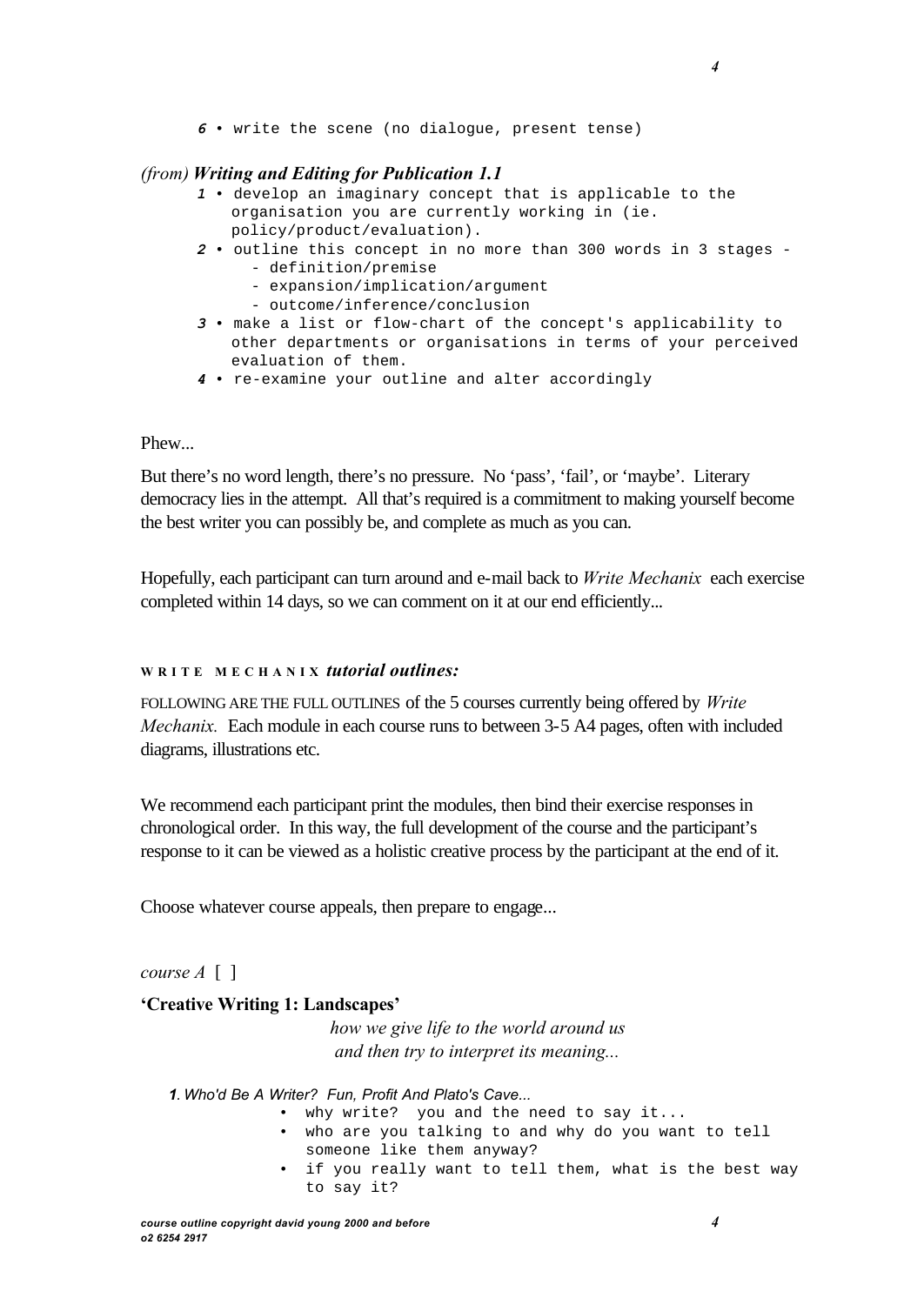• your personal philosophy and how to make it make sense (in writing that is)

*5*

- looking at it from the outside what is its shape and why are there holes?
- what I say is not what you understand eyes, mouths and ears are all different...
- *3. The Self Versus The Non-Self (And Visa-Versa)*
	- tension in description up, down, left, right so what's implied in between?
	- if I were to describe me as someone else saw me what would it read like?
- *4. What Is A Landscape And Why? Do We Live In It Or Does It Live In Us And Should We Ever Give A Damn?*
	- they're all made up of living and non-living things, but what do you focus on that makes them unique?
	- these are the things that I see which makes each
	- landscape unique, so what does that mean to me?
- *5. Take This Object And Make Into A Living Thing (Outside)*
	- love between rocks/the sadness of a discarded wrapper/the frenzied enlightenment of a microwave...
- *6. Take This Person And Explain What They Mean (Inside)*
	- all the emotions stacked like cards/all the thoughts created for an end/all physical action defined for a purpose...
- *7. Time, Space, Things Happen And All That Jazz (Contrapuntal Harmony Summarised).*
	- in the beginning was the beginning, in the end was the beginning of the next end.
	- in between, objects and animals and people collide, generally for a purpose, where someone or something decides to act.

*8. Here It Is From Heaven, Here It Is From The Ant, So Who's Wearing The Sunglasses?*

- from the top of the mountain, you can describe the pattern as a pattern, on the ground looking up you never know what's going to happen next
- is any one view better, different, easier, more correct?
- can you be in both places at the same time?
- **9**. The Grand Composition (Flowers And Mutations) How Do You Cut And Why Isn't It *More Painless?*
	- no real answers here, just taste, style, aspects of all of the above and, of course the writing...
- *course B* [ ]

## **'Creative Writing 2: The Fictive Self'**

*authors in time, history and culture: what are the elements of narrative that are universal?*

*1. Spirit*

- shards of meaning in the 90's
- personal will in immediate space/time
- *2. Archetypes And The Parliament Of Selves*
	- how does drama internally manifest itself, as a configuration of personaes?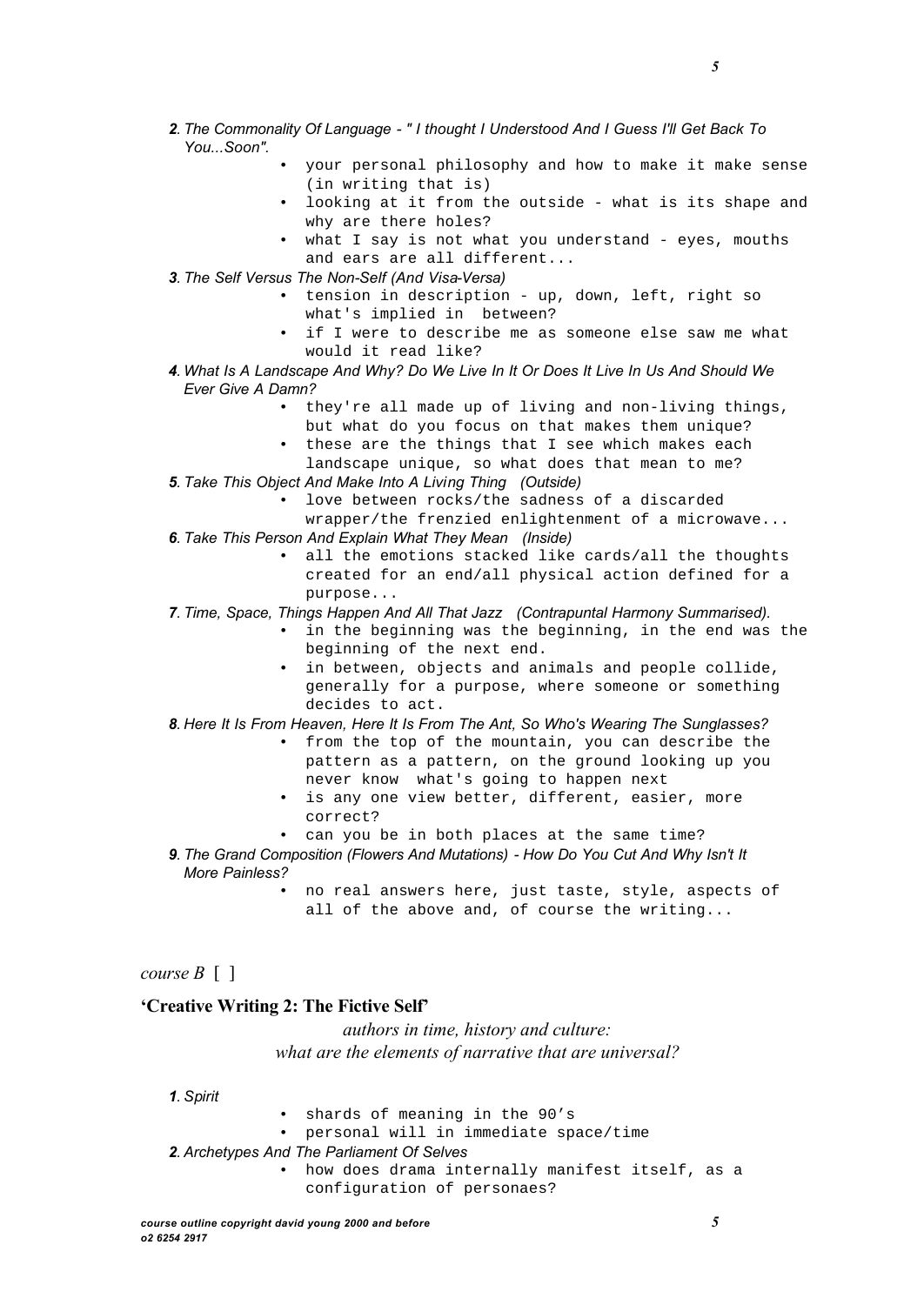|                                                                           | • what personaes within have, and always have been,<br>human and eternal                                                                         |  |  |  |  |  |
|---------------------------------------------------------------------------|--------------------------------------------------------------------------------------------------------------------------------------------------|--|--|--|--|--|
| 3. Zeitgeist (Before And After)                                           | the information culture: 'modern-speak' and its<br>implication to thought and feeling                                                            |  |  |  |  |  |
| honesty within a community in retraction<br>$\bullet$<br>4. Synchronicity |                                                                                                                                                  |  |  |  |  |  |
| $\bullet$                                                                 | internal theme and the shaping towards resolution by<br>'coincidental' resonance<br>fate, destiny and is there a quantum physics of<br>language? |  |  |  |  |  |
| 5. Time                                                                   |                                                                                                                                                  |  |  |  |  |  |
| $\bullet$                                                                 | • the collapse of history in the post-modern world<br>does truth always exist now?                                                               |  |  |  |  |  |
| <b>6.</b> Dramatics<br>$\bullet$                                          | an unfolding impact of understanding on the Self<br>what do we learn from our agendas and dreams?<br>$\bullet$                                   |  |  |  |  |  |
| 7. God                                                                    |                                                                                                                                                  |  |  |  |  |  |
| $\bullet$                                                                 | as narrative device, or fundament?<br>the necessity and implications of 'sacrifice'                                                              |  |  |  |  |  |
| 8. Ecology<br>$\bullet$                                                   | inter-dependence of meaning within and without the                                                                                               |  |  |  |  |  |
| $\bullet$<br>9. Synthesis                                                 | Self<br>landscapes revisited in all preceding contexts                                                                                           |  |  |  |  |  |
| $\bullet$<br>$\bullet$                                                    | balance within a 'fictional' universe<br>the scope of the Self within it                                                                         |  |  |  |  |  |

*course C* [ ]

#### **'Scriptwriting 1: Mechanics'**

*the clockwork of forming then tuning a professional script step by step instructions*

|  |  |  |  |  | 1. What Does A Script Do? |  |
|--|--|--|--|--|---------------------------|--|
|--|--|--|--|--|---------------------------|--|

- show not tell
	- the suspension of disbelief: virtual realities and why people buy tickets
	- engagement and identification who said these were passive mediums?

#### *2. Theme*

- is it a message is it an intent, and how does it glue the whole thing together?
- commercial considerations why there are trends and why they should be for accounted for

#### *3. Characterisation*

- real people don't just talk about it: how to show character through action
- the character who learns versus the character who's static: what do audiences expect of these personals and why?
- *4. Subtext* • in "show" mode you can stack up any motives: entertainment through the planned leading of audiences expectations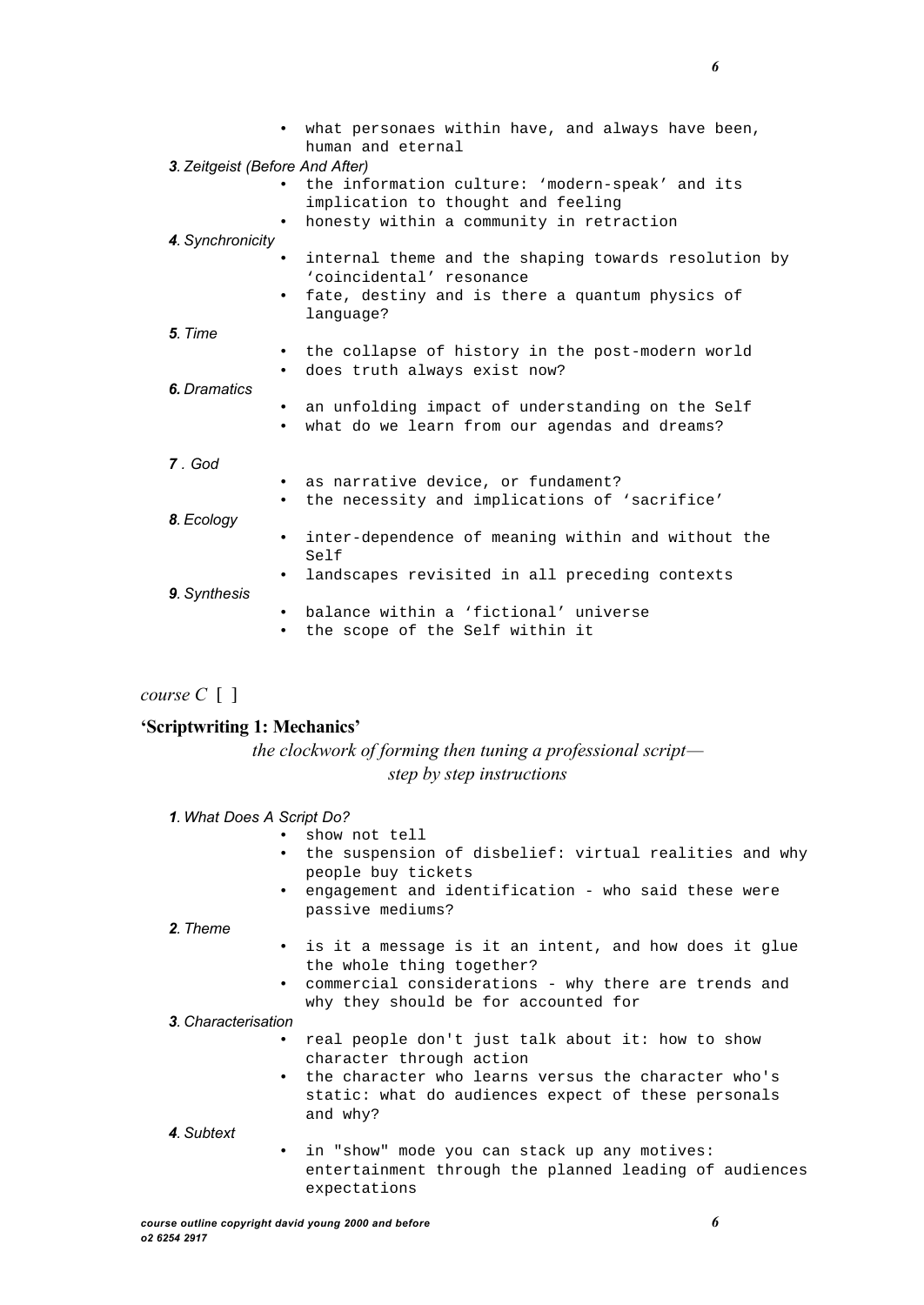- why life rarely seems messy on the screen
- in any dynamic scene, what creates interpersonal tension?

#### *5. Mis-En-Scene/Action-Reaction*

• why should characters move through their world, what does it reveal about them, how does this create structure and why does this increase our level of engagement?

#### *6. Act Structure*

- moving a story line to define plot points
- balance and weighting of movement and character: how to determine it there is a need to shift focus
- sequencing and their styles; exposition, interaction and ambience

#### *7. The Scripting Process*

• the single line grab/a complete 1 page synopsis/plot point scene by scene/act structure. Why bother to go through all this and why does it protect the writer from grief.

#### *8. The Dialogue Draft*

interaction, subtext, inference: why do characters open their mouths in the first place.

#### *9. Editing*

• cutting for pace, cutting for suspense, cutting for groove - the ins and outs of the ins and outs of any scene.

*course D* [ ]

#### **'Scriptwriting 2: Genre'**

### *the conventions of common filmic forms*

*and how to uncover the 'rules' determining audience expectations...*

```
1. Genre: A Formalised Setup
             • what is popular narrative structure?
             • how does an audience's expectation define genre?
2. Suspense - Sequencing (1)
             • how is suspense constructed?
             • why does it give us thrills?
3. Suspense - Sequencing (2)
             • doubt and paranoia
             • reversals and misfortunes
4. Suspense - Character (1)
             • rites of passage
               the contagonist as mirror/foil
5. Comedy - Character (1)
               the absurdity of the human condition
             • why we need to laugh
6. Comedy - Theme (1)
             • projection
             • how deep is the joke?
7. Transcendence - Theme (1)
             • affirmation
             • what elements shape such a narrative path?
8. Transcendence - Character (1)
              • 'ennoblement'
```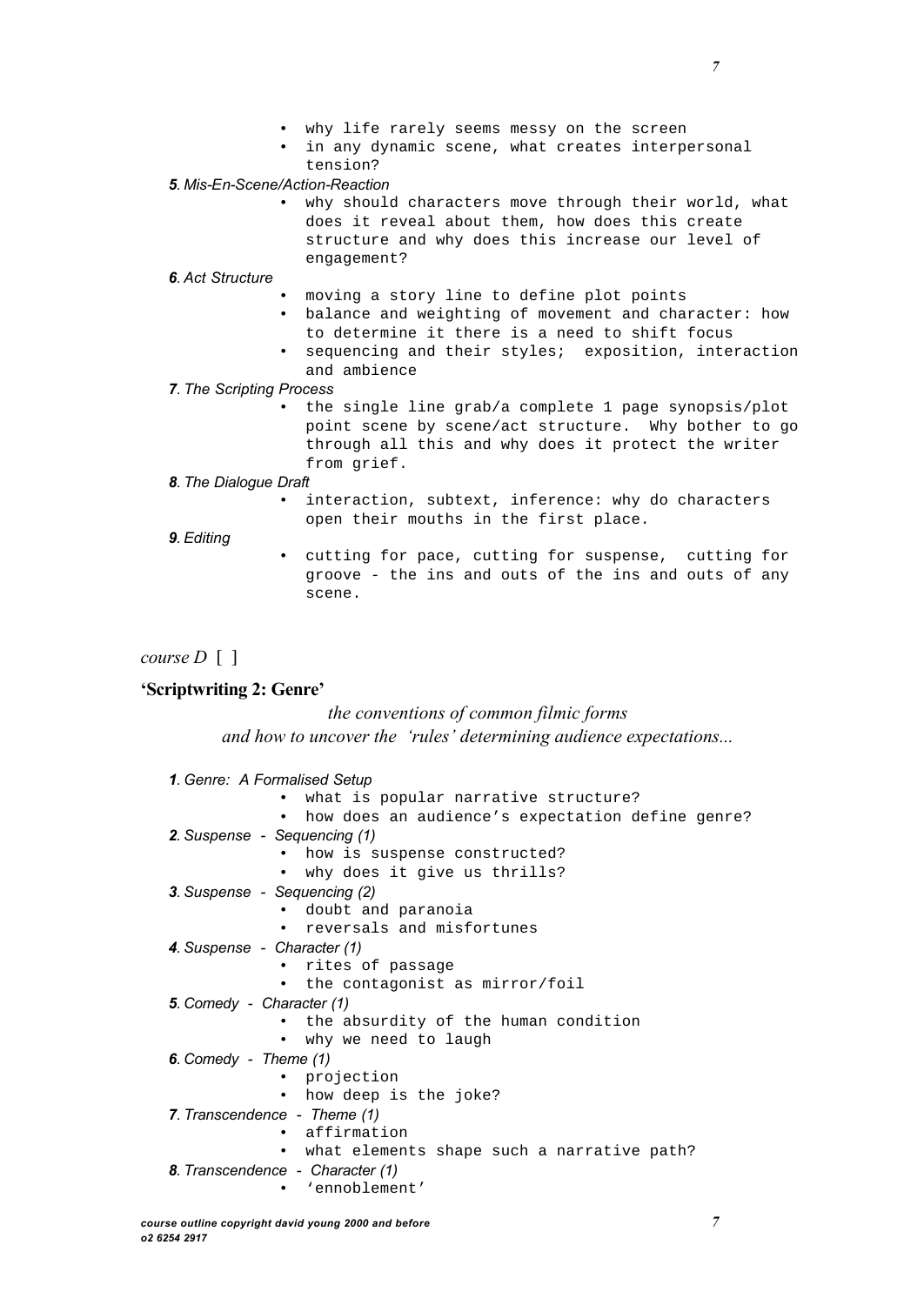• identification, character, theme

```
9. Genre - Conclusion
```
- market scope
- post-analysis of audience expectations

*course E* [ ]

# **'Writing and Editing for Publication'**

*document construction and realisation for all professional applications: language, structure and design:*

| 1. Editorial Responsibility And Market Orientation  |
|-----------------------------------------------------|
| • what is a concept and is it different to an idea? |
| • structuring                                       |
| • intent                                            |
| • purpose                                           |
| 2. Readership                                       |
| · audience/reader analysis                          |
| • functionality                                     |
| 2. Thematic Structure For Proof                     |
| • thematic values                                   |
| • subtext                                           |
| · setup, expansion, denouement                      |
| 4. Proof design                                     |
| • inferred proof of theme                           |
| • common structural problems                        |
| • hierarchy of headings                             |
| 5. Forms                                            |
| · departmental and ministerial communication        |
| · submissions                                       |
| • reports                                           |
| · press releases                                    |
| 6. Harmonisation Of Document Language Style         |
| · familiarity of word patterns to the reader        |
| • long sentences                                    |
| • sentence strategies                               |
| • house styles                                      |
| • language level                                    |
| 7. Publication Design                               |
| · definition by intent                              |
| · definition by strategy                            |
| · definition by budget                              |
| 8. Strategies                                       |
| · document aids and pre-planning                    |
| • framework design                                  |
| · document development                              |
| • structural devices                                |
| 9. Form And Markup                                  |
| • function                                          |
| • form                                              |
| · design and conceptualisation                      |
| · page layout                                       |
| • copyright                                         |